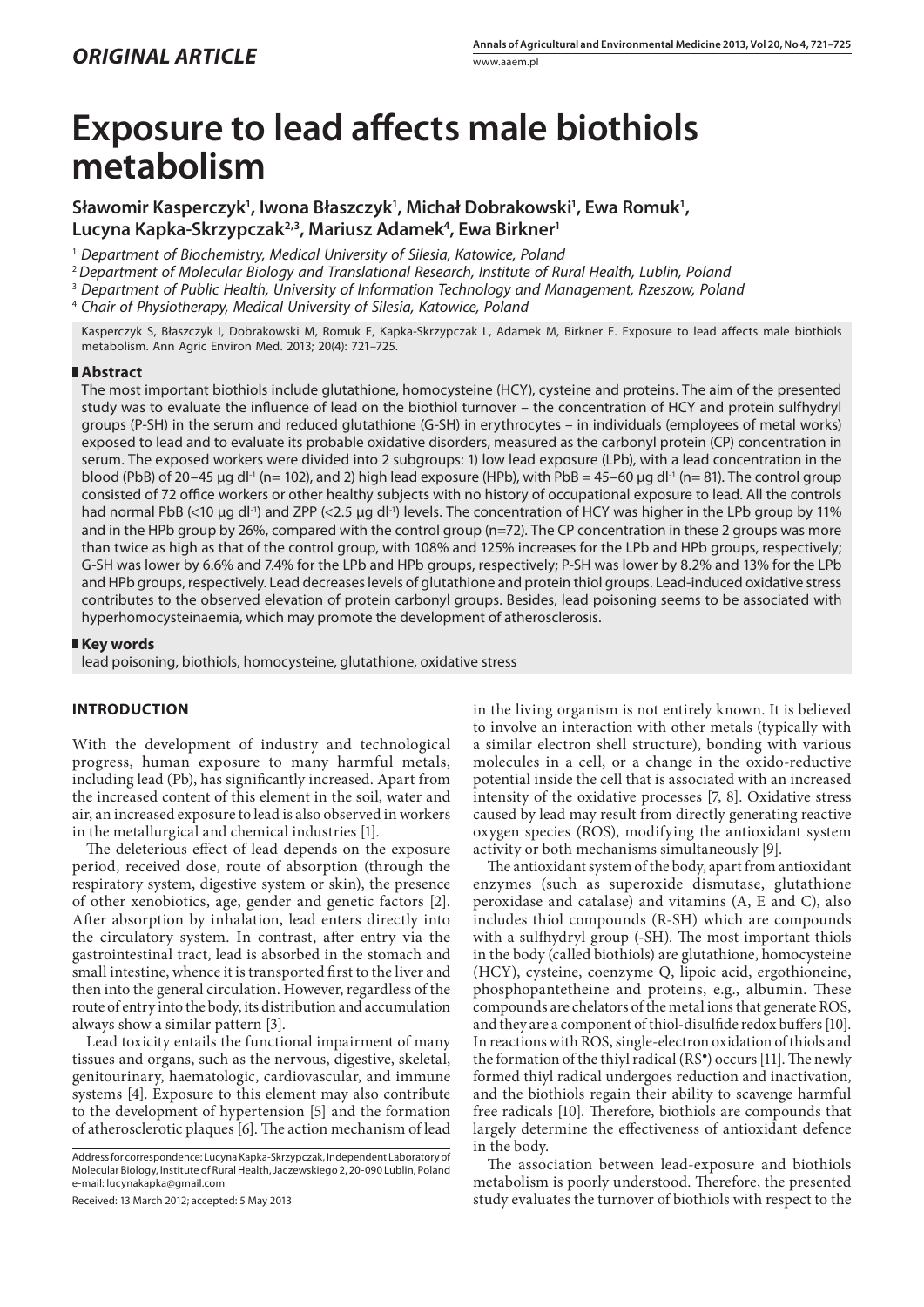Sławomir Kasperczyk, Iwona Błaszczyk, Michał Dobrakowski, Ewa Romuk, Lucyna Kapka-Skrzypczak, Mariusz Adamek, Ewa Birkner . Exposure to lead affects male…

degree of exposure to lead and the possible effects of probable disorders (protein oxidation).

## **MATERIAL AND METHODS**

The study examined male employees of metal work plants in the southern region of Poland who had been exposed to lead. To determine the degree of exposure to lead compounds, the concentrations of lead (PbB) and zinc protoporphyrin (ZPP) in the blood samples were recorded. The study was based on the current concentrations of PbB and ZPP ( $PbB<sub>last</sub>$  and  $ZPP_{\text{last}}$ ) and on their average values (PbB<sub>mean</sub> and  $ZPP_{\text{mean}}$ ) from the last 2 years, measured every 3 months. The exposed workers were divided into 2 subgroups based on the values of PbB<sub>mean</sub>: low lead exposure (LPb), with a PbB<sub>mean</sub> between  $20 - 45$  µg dl<sup>-1</sup> (n=102) and high lead exposure (HPb), with a PbB<sub>mean</sub> over 45 µg dl<sup>-1</sup> (maximum value 59.8 µg dl<sup>-1</sup>, n=81). Workers with malignant tumors or serious liver, kidney or heart diseases were excluded. The control group consisted of 72 office workers or other healthy subjects with no history of occupational exposure to lead. All the controls had normal PbB (<10  $\mu$ g dl<sup>-1</sup>) and ZPP (<2.5  $\mu$ g g<sup>-1</sup> Hb) levels.

Blood was collected to obtain serum and erythrocytes with ethylenediamine-tetraacetic acid (EDTA) solution used as an anticoagulant. The PbB and ZPP levels were determined in the whole blood.

The determination of PbB was performed by graphite furnace atomic absorption spectrophotometry, using Unicam 929 and 939OZ Atomic Absorption Spectrometers with GF90 and GF90Z Graphite Furnaces. The data were reported in µg dl-1. ZPP was measured using an Aviv Biomedical Haematofluorometer, Model 206. The results were expressed as micrograms per gram of haemoglobin ( $\mu$ g g<sup>-1</sup> Hb).

The remaining blood was centrifuged. The erythrocyte pellet was rinsed using 0.9% NaCl. Next, the erythrocytes were hemolyzed with de-ionized water. In 10% haemolysate, the concentration of haemoglobin was indicated using Drabkin reagent, and that of reduced glutathione (G-SH) was determined as described by Pawelski [12] with minor modifications. This procedure involved a reaction with DTNB (5,5'-dithiobis(2-nitrobenzoic acid)), which undergoes reduction by G-SH, yielding the anion derivative 5-thio-2 nitrobenzoate, which has a yellow colour. The absorbance was measured at 412 nm, and the samples tested in relation to a control sample containing double-distilled water instead of haemolysate. The G-SH concentrations were expressed in µmol/g of haemoglobin.

Protein sulfhydryl groups (P-SH) concentration was determined as described by Koster et al. [13], using DTNB, which undergoes reduction by compounds containing sulfhydryl groups, yielding the yellow anion derivative 5-thio-2-nitrobenzoate, which absorbs at a wavelength of 412 nm. The concentrations were presented in µmol/g of serum proteins.

The concentration of homocysteine (HCY) in the serum was determined by an enzyme-linked immunosorbent assay, using a premade kit by Axis-Shield Diagnostics Ltd. (Dundee, Scotland, UK). The HCY in the serum, whether bound to proteins or existing as a mixed disulfide after reduction to the free form (by dithiothreitol), is converted to S-adenosyl-Lhomocysteine (SAH) in the presence of a suitable hydrolase. After the reaction of SAH with monoclonal anti-SAH

antibodies and then with antibodies containing peroxidase, the substrate for peroxidase was introduced into the solution, and the absorbance was read at 450 nm. The concentrations were presented in  $\mu$ mol/l.

For determination of the carbonyl protein (CP) group in the serum, the method of Reznic and Packer [14] was used, applying the reaction with dinitrophenylhydrazine. The resultant precipitate was washed with trichloroacetic acid and a mixture of ethanol/ethyl acetate, then a solution of guanidine was added. The absorbance was read at a wavelength of 360 nm. The concentrations were presented in nmol/g of serum proteins.

The experimental set-up was approved by the Bioethics Committee of the Medical University of Silesia in Katowice.

Statistical analysis was performed using Statistic 8.0 PL software and included mean, standard deviation (SD) and standard error of the mean (SEM). Shapiro-Wilk's test was used to verify normality and Levene's test to verify homogeneity of variances. An analysis of variance or Kruskal-Wallis ANOVA test was used for multiple comparisons of data. Additional statistical comparisons were made by t-test, t-test with separate variance estimates or Mann-Whitney U test. Spearman non-parametric correlation was calculated. To assess the qualitative variables, the Chi-square statistics were used. A value of p<0.05 was considered to be significant.

# **RESULTS**

The groups exposed to lead (LPb and HPb) did not differ in age, weight or frequency of smoking (Tab. 1), but the indicators of exposure to lead (PbB and ZPP) were significantly higher in both groups than in the controls. The PbB values were nearly 5–6 times higher in the LPb group and nearly 6–7 times higher in the HPb group, compared to the control group, and ZPP exceeded approximately 3 times the allowable limits in both lead-exposed groups. The HCY concentration was higher in the LPb group than in the control by 11%, although this difference was not statistically significant, and in the HPb group by 26% (*p*=0.003) in comparison to the control group, while statistically significantly lower concentration relative to the control were observed for G–SH (by 6.6% and 7.4% for the LPb and HPb groups, respectively) and P-SH (by 8.2% and 13% for the LPb and HPb groups, respectively) (Tab. 1). The concentration of CP, however, was more than twice as high as in the control group, with an increases of 108% (LPb) and 125% (HPb), respectively.

Analysis of correlation (Tab. 2) showed a positive relationship between the concentrations of HCY and CP and the indicators of exposure to lead ( $R = 0.26 - 0.31$  and  $R = 0.28$ – 0.37, p<0.05, respectively), negative for G-SH (R between -0.25 and -0.31p<0.05) and negative between P-SH and PbB (R between -0.26 and -0.28 p<0.05). Moreover, a strongly positive correlation between the duration of exposure to Pb (years of lead exposure) and CP ( $R = 0.38$ ,  $p < 0.001$ ), stronger than that for age ( $R= 0.26$ ,  $p=0.003$ ), was determined.

# **DISCUSSION**

In experimental and clinical studies, it has been reported that the presence of lead promotes an increased production of ROS [15], which may react with proteins, lipids and DNA.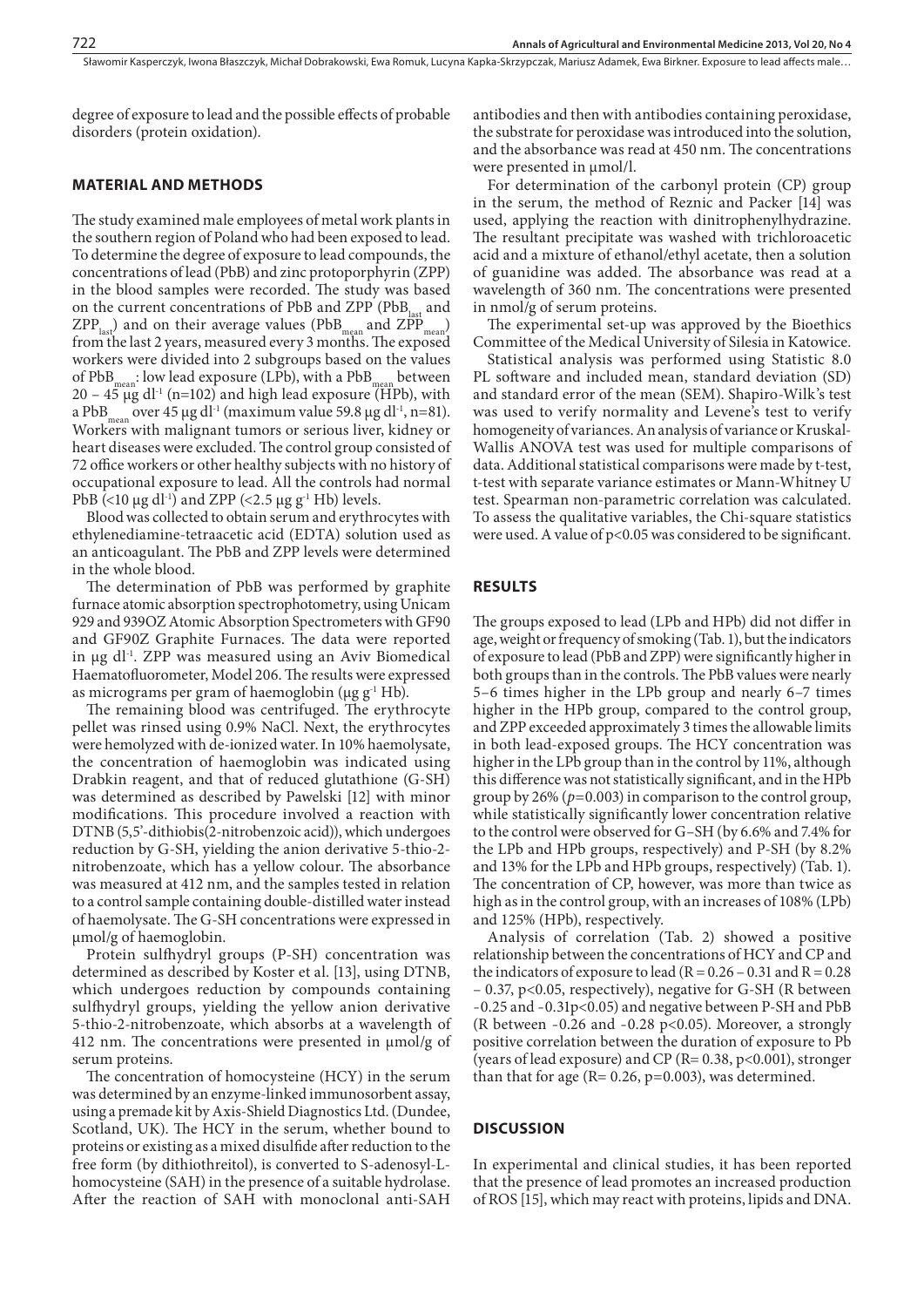Sławomir Kasperczyk, Iwona Błaszczyk, Michał Dobrakowski, Ewa Romuk, Lucyna Kapka-Skrzypczak, Mariusz Adamek, Ewa Birkner, Exposure to lead affects male…

**Control group** n=73 **L-Pb group** PbB=20–45 n=102 **H-Pb group H-Pb group<br>PbB>45 n=81 ANOVA** Mean SD Mean SD *p* value Mean SD *p* value *p* value Age (years) 41.55 9.23 40.5 10.42 0.482 43.9 7.44 0.084 0.058 Years of lead exposure 15.9 10.01 20.1 9.86 0.006 Weight (kg) 80.9 10.41 81.2 11.38 0.870 83.1 12.18 0.228 0.400 Smoking habit (%) 6.30 (1.630) 6.630 (1.631) 50% 0.657 54% 0.637 (1.631) 50% 0.530 0.530 0.530 0.530 0.530 0.530 PbB<sub>mean</sub> (µg dl<sup>. 1</sup>) 6.45 2.49 38.4 5.44 <0.001 49.2 4.01 <0.001 <0.001 PbBlast (µg dl-1) 6.39 2.47 43.3 9.22 <0.001 50.7 6.09 <0.001 <0.001 ZPPmean (µg g-1 Hb) 1.93 0.47 7.56 3.91 <0.001 8.50 2.99 <0.001 <0.001 ZPPlast (µg g-1 Hb) 1.96 0.51 8.28 4.77 <0.001 8.11 3.16 <0.001 <0.001 HCY (µmol l-1) 13.3 3.79 14.8 4.55 0.126 16.8 5.24 0.003 0.009 P-SH (µmol g<sup>-1</sup> protein) 6.55 1.31 6.01 3.21 0.012 5.68 1.96 0.005 0.010 G-SH (µmol g-1 Hb) 14.3 1.96 13.3 1.64 <0.001 13.2 1.61 <0.001 <0.001 CP (nmol g-1 protein) 467 157 970 424 <0.001 1052 443 <0.001 <0.001

**Table 1.** Epidemiologic and toxicology parameters, concentration of homocysteine (HCY), protein sulfhydril groups (P-SH), carbonyl protein (CP) in serum, and reduced glutathione (G-SH) in erythrocytes in the study population (*P* value – when compare to control group).

**Table 2.** Correlation between studied parameters (Spearman R values, *p*<0.05, NS – non significant).

|                        | <b>HCY</b> | $G-SH$    | P-SH      | CP        |
|------------------------|------------|-----------|-----------|-----------|
| Age                    | <b>NS</b>  | <b>NS</b> | $-0.32$   | 0.26      |
| Years of lead exposure | <b>NS</b>  | <b>NS</b> | <b>NS</b> | 0.38      |
| Weight                 | <b>NS</b>  | <b>NS</b> | <b>NS</b> | <b>NS</b> |
| PbB<br>mean            | 0.31       | $-0.31$   | $-0.26$   | 0.28      |
| PbB <sub>last</sub>    | <b>NS</b>  | $-0.28$   | $-0.28$   | 0.37      |
| ZPP<br>mean            | 0.27       | $-0.26$   | <b>NS</b> | 0.34      |
| ZPP<br>last            | 0.26       | $-0.25$   | <b>NS</b> | 0.34      |

In the reaction of ROS with sulfhydryl groups (-SH) of the amino acid residues of proteins (P), thiyl radicals of proteins (PS● ) are created, followed by peroxyl radicals with the participation of oxygen. In the reaction of the thiyl radical with another protein, the peroxide protein is produced (P-SOOH), as is another protein – thiyl radical.

The basic effect of free radical reactions in proteins is the formation of peroxides of proteins and the oxidation of sulfhydryl groups. In addition, the enhanced hydroxylation and nitration of amino acid residues and the conversion of certain amino acid residues to their carbonyl derivatives are observed [16]. Increased protein oxidation under the influence of lead has been confirmed by the results of tests on animals [17] and clinical tests [18]. Our studies conducted on individuals exposed to lead showed that their concentrations of sulfhydryl groups were significantly reduced relative to controls, whereas their concentrations of carbonyl protein were elevated, which may indirectly indicate the enhanced peroxidation of proteins. Both indicators are considered to be markers of the oxidative damage to proteins [19]. It can be concluded that, among the tested individuals, changes occur in the structure and function of proteins and in the accumulation of modified protein products. These effects may result in significant disturbances in the total biothiol pool and in a reduction of the efficiency of the antioxidant defence system.

One of the most important antioxidants of body fluids is glutathione. In the body, glutathione oxidation occurs enzymatically, which is greatly accelerated by the enzyme glutathione peroxidase in the presence of oxidizing agents, such as hydrogen peroxide and organic peroxides. The thiol group of glutathione also reacts with the hydroxyl radical and organic radicals present in the aqueous phase. In subjects in both lead-exposed groups in the presented study, the concentration of G-SH was significantly lower than that in the control group, being inversely proportional to the degree of exposure to harmful conditions. The decreased concentration of the reduced form of glutathione may indicate not only the increased production of free radicals, but also a direct effect of lead on glutathione metabolism. This effect is confirmed by other authors of papers on the toxicity of lead [20].

Glutathione has 6 sites to which lead may potentially be bound, 2 peptide bonds and 4 free groups: the carboxylic group of glutamic acid and the glycine, amino and sulfhydryl groups. Lead shows the greatest affinity to the sulfhydryl groups. As a result, lead mercaptides (G-S-Pb-S-G) are formed spontaneously without the participation of enzymes. The thiol compound participating in the formation of lead mercaptides is primarily glutathione (G-SH), but potentially may also be protein (P-SH), cysteine, or lipoic acid [21]. The generation of the lead mercaptides of glutathione decreases the pool of reduced glutathione and may partially explain the presented results.

The produced mercaptide of glutathione (G-S-Pb-S-G) may replace one of the attached ligands (G-S-) in contact with other thiol compounds on the new ligand [21] through the production of the glutathione thiyl radical (G-S). In consequence, increased amounts of oxidized glutathione (G-S-S-G) and mixed disulfides (G-S-S-B) are produced. This mechanism explains the increased S-glutathionylation of proteins reported under the influence of lead [22]. Besides, increased concentrations of glutathione disulfide (G-S-S-G) under the influence of lead have been reported in the liver, kidney and brain of animals exposed to Pb [23]. This effect has been confirmed also by studies on cell cultures [24].

Thiyl radicals of proteins and glutathione, which may be overproduced in lead poisoning, demonstrate their ability to receive hydrogen atoms from other compounds and can themselves generate ROS. After the combination of thiyl radicals with oxygen, peroxyl radicals are created (R-SOO),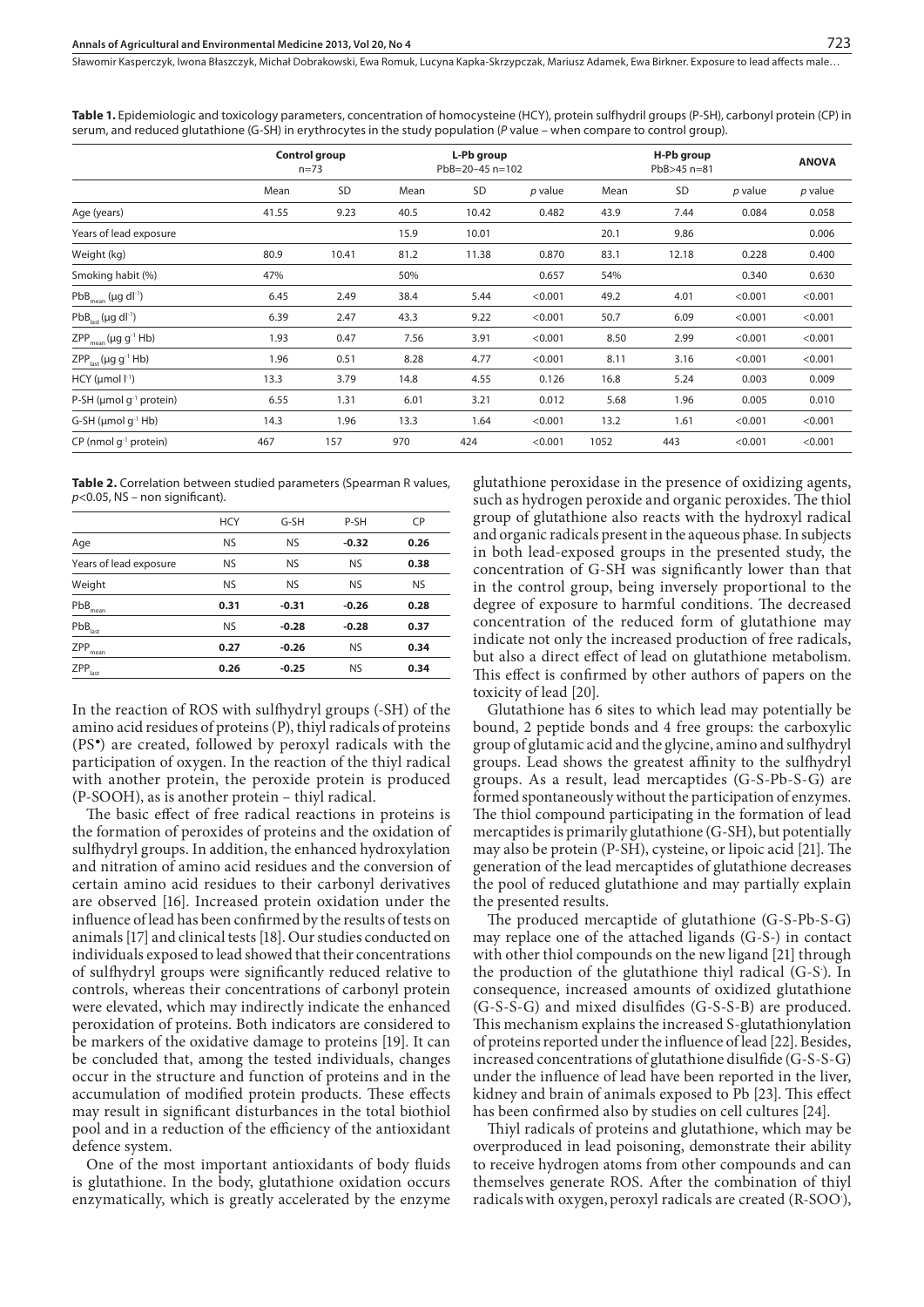and after their combination with glutathione, the radical of glutathione disulfide (G-S-S-G· ) is formed, from which G-S-S-G and the superoxide anion  $(O_2)$  are created. The thiyl radical also reacts with polyunsaturated fatty acids participating in peroxidative processes [25]. Therefore, the thiyl radical may simultaneously explain the disturbances in the thiol turnover of the cell and intensification of the free radical processes induced by lead. However, thus far, there has been no research documenting the formation of the thiyl radical under the influence of lead.

The decline in the concentration of the reduced form of glutathione may also be caused by an insufficient supply of methionine. In mammalian cells, methionine is delivered in the food, and HCY is one of its metabolites. In the body, HCY is metabolized by transsulfuration or remethylation. The choice of the route of these changes is determined by the concentration of S-adenosylmethionine, which is formed from methionine. In normal conditions, approximately 50% of HCY is catabolized via the transsulfuration pathway. Thus, HCY reacts with serine, and as a result of this process, cystathionine is formed. This compound, in turn, breaks down into cysteine and a-ketobutyrate. The remainder of the HCY undergoes remethylation, yielding methionine [26].

In the human plasma, approximately 65% of the HCY is associated with proteins, approximately 30% is HCY in free asymmetric disulfides (mainly disulfides with cysteine), and 1.5–4% exists as reduced HCY. The fractions of HCY are components of the general redox status of all the biothiols in the plasma. With the increase in the total concentration of HCY, the concentration of reduced HCY increases, which significantly changes the redox status of other thiol compounds. As a result, there is a change in the availability of thiol residues in proteins and enzymes as a result of the thioldisulfide exchange. If the amount of resulting HCY exceeds the amount of metabolized HCY, then the metabolic capacity of the cell will be exceeded, and HCY will be exported to the extracellular space, mainly to the blood [10].

The total concentration of HCY in the plasma normally amounts to 10–15 mM. It increases, among other factors, with age and in smokers. In the presented study, the age and percentage of smokers among the control and examined groups were similar. Despite this similarity, the concentration of HCY was significantly higher in the subjects exposed to higher doses of lead. Consistently, a significant association between blood lead and HCY among Vietnamese factory workers was reported after controlling for age and gender [27]. In another study, a linear association between blood lead and HCY in older adults after controlling for age, gender, race/ethnicity, alcohol intake, cigarette smoking, educational level and BMI was reported [28]. Besides, Yakub and Iqbal [29] confirmed the existence of an association between PbB and HCY in Pakistani civilians. Therefore, it is reasonable to expect that lead must have an influence on HCY metabolism. Elevated HCY levels in lead poisoning may result in many adverse health effects. First, the increased concentration of HCY is a risk factor for venous thrombosis. Second, hyperhomocysteinaemia induces increased free radical processes, as HCY generates the superoxide anion  $(O_2^-)$  and hydrogen peroxide  $(H_2O_2)$  in the presence of copper ions or ceruloplasmin. Both ROSs are also produced in the presence of lead ions. This effect leads to the oxidation of lipoproteins and may promote the cellular absorption of modified LDL and impair the relaxation of the blood vessels. Therefore, this condition is conducive to the development of atherosclerosis, coronary heart disease and stroke [26].

One of the hypotheses concerning the toxicity of homocysteine suggests that it results from the conversion of HCY into homocysteine thiolactone. This compound, upon forming adducts with proteins, modifies the structures of the proteins and negatively affects their functions [30]. All of these effects of increased concentrations of HCY are similar to the changes in the cardiovascular system found in lead poisoning [31].

Many experimental studies document the beneficial influence of various thiol compounds in lead poisoning. In tests on animals, methionine [32], N-acetylcysteine [33], S-adenosyl-L-methionine [34], cysteine [35] and selenocysteine [24] were applied. Their application after exposure to lead may have a positive impact on the turnover of biothiols in humans, but this issue requires further study.

### **CONCLUSIONS**

Lead decreases levels of glutathione and protein thiol groups. Lead-induced oxidative stress contributes to the observed elevation of protein carbonyl groups. Besides, lead poisoning seems to be associated with hyperhomocysteinaemia, which may promote the development of atherosclerosis.

### **Acknowledgement**

The study work was financed during 2007–2008 by the Ministry of Science and Higher Education in Warsaw, Poland, as Research Project No. NN-6501–36/I/06.

# **RFERENCES**

- 1. Olewińska E, Kasperczyk A, Kapka L, Kozłowska A, Pawlas N, Dobrakowski M, Birkner E, Kasperczyk S. Level of DNA damage in lead-exposed workers. Ann Agric Environ Med. 2010; 17: 231–6.
- 2. Whitfield JB, Dy V, McQuilty R, Zhu G, Montgomery GW, Ferreira MA, Duffy DL, Neale MC, Heijmans BT, Heath AC, Martin NG. Evidence of genetic effects on blood lead concentration. Environ Health Perspect. 2007; 115: 1224–1230.
- 3. Jakubowski M. Low-level environmental lead exposure and intellectual impairment in children--the current concepts of risk assessment Int J Occup Med Environ Health. 2011; 24: 1–7
- 4. Kasperczyk S, Przywara-Chowaniec B, Kasperczyk A, Rykaczewska-Czerwińska M, Wodniecki J, Birkner E, Dziwisz M, Krauze-Wielicka M. Function of heart muscle in people chronically exposed to lead. Ann Agric Environ Med. 2005; 12: 207–10
- 5. Kasperczyk S, Kasperczyk J, Ostałowska A, Zalejska-Fiolka J, Wielkoszyński T, Swietochowska E, Birkner E. The role of the antioxidant enzymes in erythrocytes in the development of arterial hypertension among humans exposed to lead. Biol Trace Elem Res. 2009; 130: 95–106.
- 6. Revis NW, Major TC, Horton CY. The effects of calcium, magnesium, lead, or cadmium on lipoprotein metabolism and atherosclerosis in the pigeon. J Environ Pathol Toxicol. 1980; 4: 293–303.
- 7. Ergurhan Ilhan I, Cadir B, Koyuncu Arslan M, Arslan C, Gultepe FM, Ozkan G. Level of oxidative stress and damage in erythrocytes in apprentices indirectly exposed to lead. Pediatr Int. 2008; 50: 45–50.
- 8. Kasperczyk A, Prokopowicz A, Dobrakowski M, Pawlas N, Kasperczyk S. The Effect of Occupational Lead Exposure on Blood Levels of Zinc, Iron, Copper, Selenium and Related Proteins. Biol Trace Elem Res. 2012. 150: 49–55.
- 9. Kasperczyk S, Birkner E, Kasperczyk A, Zalejska-Fiolka J. Activity of superoxide dismutase and catalase in people protractedly exposed to lead compounds. Ann Agric Environ Med. 2004; 11: 291–6.